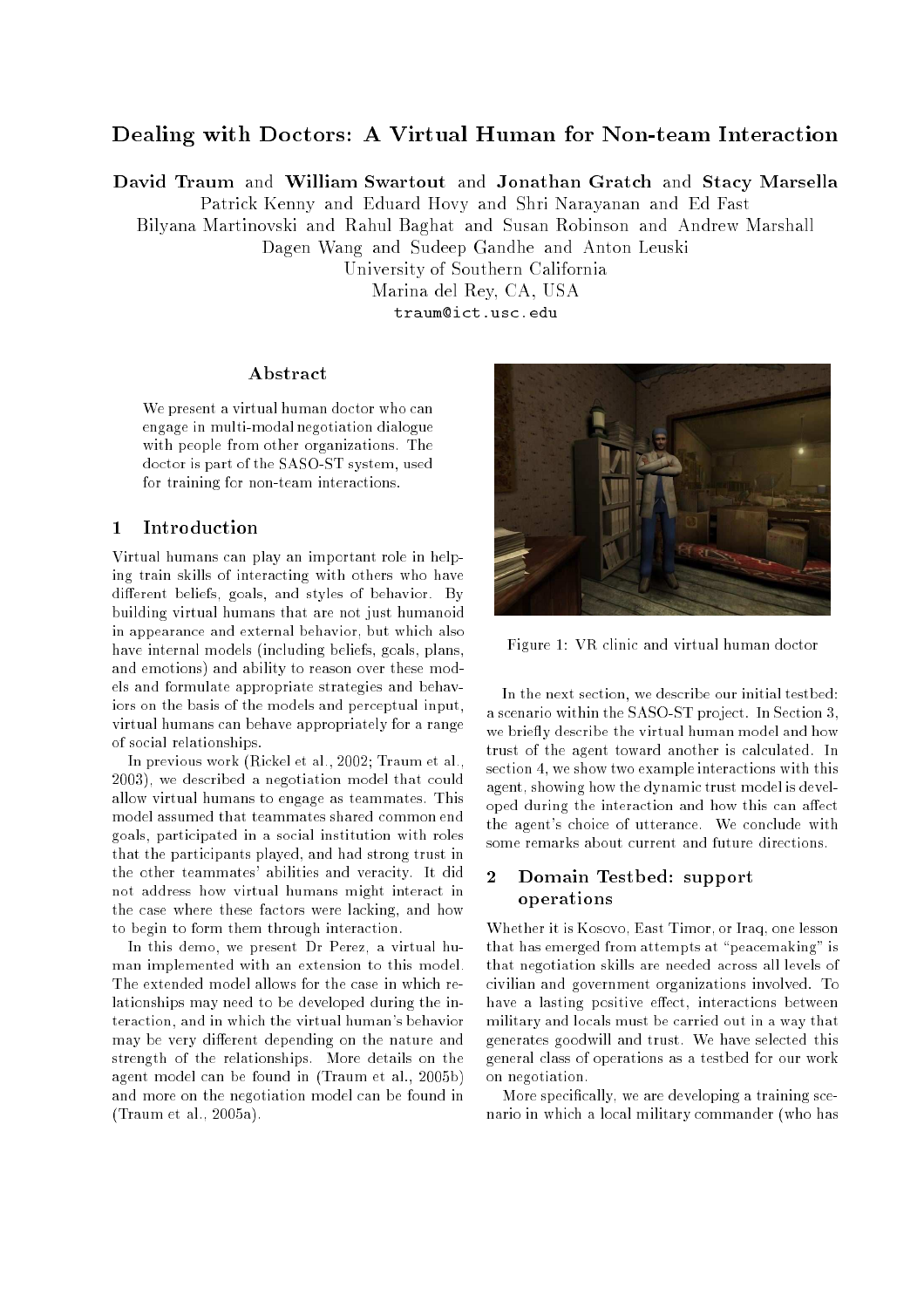a rank of captain) must negotiate with a medical relief organization. A virtual human plays the role of a doctor running a clinic. A human trainee plays the role of the 
aptain, and is supposed to negotiate with the doctor to get him to move the clinic, which ould be damaged by a planned military operation. Ideally, the captain will convince the doctor without resorting to for
e or threats and without revealing information about the planned operation. Figure 1 shows the trainee's view of the doctor in his office inside the clinic. The success of the negotiation will depend on the trainee's ability to follow good negotiating techniques, when confronted with different types of behavior from the virtual doctor.

The success of a negotiation is also mediated by factors that influence the perceived trust between parties, including a belief in shared goals, credibility and interdependence. The doctor is unlikely to be swayed by an offer of aid if he does not believe the captain can and will fulfill his commitments. Trust issues are pervasive throughout the negotiation, sin
e there is usually not mu
h point in negotiating with someone you expe
t to lie, be ill-disposed toward you, or not keep their side of a bargain.

#### 3 3 Virtual Human Negotiation Implementation

Our starting point was the virtual humans implemented as part of the MRE project (Rickel et al., 2002). These virtual humans are embedded in a dynamic virtual world, in which events can happen, agents can perform actions, and humans and virtual humans can speak to each other and communicate using verbal and non-verbal means. The virtual humans are extensions of the Steve agent (Rickel and Johnson, 1999), and include sophisticated models of emotion reasoning (Grat
h and Marsella, 2004), dialogue reasoning (Traum and Ri
kel, 2002) and a model of team negotiation (Traum et al., 2003). Agents use a rich model of dialogue closely linked with a task model and emotional appraisals and coping strategies for both interpretation of utteran
es as well as for decisions about when the agent should speak and what to say.

To negotiate and ollaborate with humans and arti
ial agents, virtual humans must understand not only the task under dis
ussion but also the underlying motivations, beliefs and even emotions of other agents. The virtual human models build on the causal representations developed for decisiontheoreti
 planning and augment them with methods that explicitly model commitments to beliefs and intentions. Plan representations provide a concise rep-

resentation of the 
ausal relationship between events and states, key for assessing the relevan
e of events to an agent's goals and for assessing causal attributions. Plan representations also lie at the heart of many reasoning te
hniques (e.g., planning, explanation, natural language processing) and facilitate their integration. The decision-theoretic concepts of utility and probability are key for modeling nondeterminism and for assessing the value of alternative negotiation choices. Explicit representations of intentions and beliefs are critical for negotiation and for assessing blame when negotiations fail (Mao and Grat
h, 2004).

### 3.1 Modeling Trust

According to the dialogue model in (Matheson et al., 2000), the direct effect of an assertion is the introduction of a commitment, whether or not either party believes in the assertion. While this is sufficient for reasoning about the claims and responsibility for information, we need to go further and potentially change beliefs and intentions based on communi
ated information. Trust is used to de
ide whether to adopt a new belief based on the 
ommitments of another.

Similar to (Marsella et al., 2004) and (Cassell and Bickmore, 2001), trust is modeled as function of underlying variables that are easily derived from our task and dialogue representations. Solidarity is a measure of the extent to whi
h parties have shared goals. It is derived from a running tally of how many times the trainee makes assertions or demands that are congruent with the agent's goals. Credibility is a measure of the extent a party makes believable claims. It is derived from a running tally of how many times the trainee makes assertions that are consistent with the agent's beliefs. Finally, familiar*ity* is a measure of the extent to which a party obeys norms of politeness. Currently, an overall measure of trust is derived as a linear ombination of these three factors

## 3.2 Negotiation Strategies

In (Traum et al., 2005a) we describe the negotiation strategies that the virtual doctor uses, based on his 
urrent feeling about the desirability and avoidability of the obje
t of negotiation, and the degree of closeness with his interlocutor. A strategy consists of several aspects including: entry conditions, which indicate when adoption is appropriate; exit conditions, which indicate when the strategy should be dropped (often in favor of more appropriate strategies); asso
iated moves, whi
h 
an be performed as tactics to implement the strategy; and  $\text{influ-}$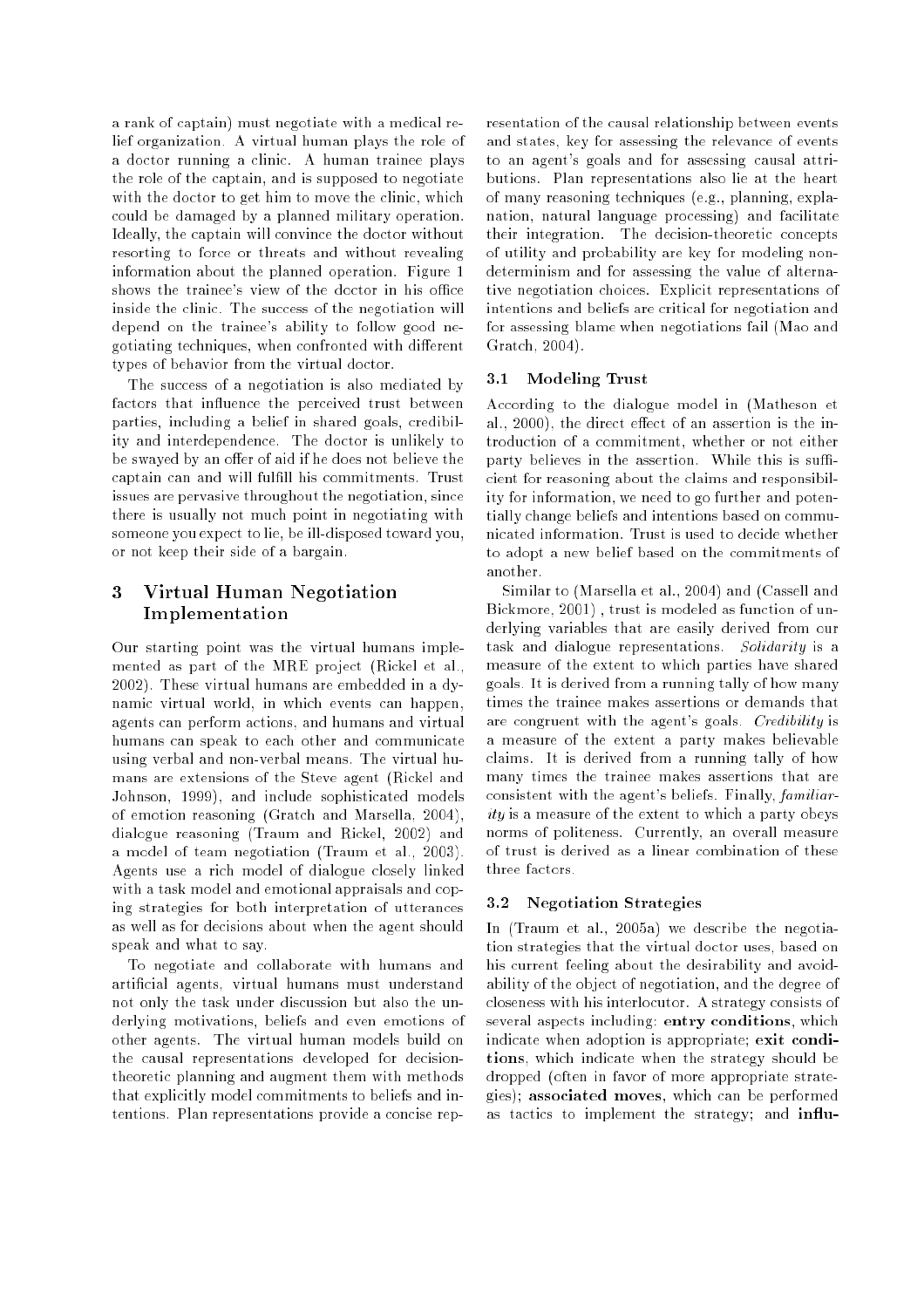ences of the strategy on behavior and reasoning. These aspects result from the underlying emotion and dialogue models of the virtual humans. Aside from rudimentary strategies for opening and closing a dialogue, we have implemented three negotiation strategies, patterned on studies of human negotiation (e.g., (Walton and M
kersie, 1965; Sillars et al., 1982)). If the do
tor feels the negotiation is undesirable but avoidable, he chooses an *avoidance* strategy, manifested by attempts to leave the onversation or 
hange the topi
. If he feels it is undesirable yet unavoidable, he 
hooses an atta
k strategy, manifested by questioning the aptain or pointing out (potential) problems in the plan. Finally, if the do
 tor thinks he an get something positive from the negotiation, he will adopt a negotiate strategy, in which case, operation is much like a team-negotiation (Traum et al., 2003).

#### $\overline{4}$ Example Interactions

Consider the dialogue in Figure 2. This is just one of many possible interactions, depending on the choices of the human aptain, as well as several aspe
ts (some probabilistic) influencing the choice of moves and strategy transitions of the virtual human doctor.

Here the captain acts as he might with a team member - after starting the conversation, launching dire
tly into his purpose, and answering a question straightforwardly. While this would have worked with a subordinate team-member, it has disastrous effects on the neutral doctor, bringing his trust level almost down to zero and failing to accomplish both obje
tives.

In this dialogue, nothing was done by the 
aptain to try to establish a better relationship with the doctor, or address the issue of differing objectives and beliefs. The first exchange after the greetings (utterances 2-5) lowers solidarity by showing different obje
tives, setting up more of an antagonisti
 than ooperative intera
tion. The do
tor tries to avoid the topic, focusing instead on his patients, rather than the 
aptain's stated goal. The 
aptain tries to argue for his proposed course of action, but only makes things worse with utteran
e 7. First, he says something the doctor doesn't believe (that the clinic is in danger), lowering his credibility. The doctor is able to reason though that perhaps the 
aptain knows of a reason why it will be unsafe, and challenges by asking if he is going to 
ause the danger. In 9, the aptain answers sin
erely, whi
h is a mistake on two fronts. First, he reveals more about his mission than he should to an outsider, possibly endangering it's success if word gets out to his enemies. Second, he shows even further divergence from the doctor's goals

- Hello Doctor Perez.  $\mathbf{1}$  $\cap$
- D  $He1lo$
- 3.1 C I have orders to move this clinic to another  $\mathcal{C}$ location
- 4 D You want to move the 
lini
? D
- 5 5 C Yes DECREASES SOLIDARITY: aptain endorses undesired act 'run-clinic-there'
- Look at these people! 61 D
- D we need to help them. 62
- 

7 C It is not safe here, we 
an't prote
t you. DECREASES CREDIBILITY: aptain asserted unbelieved (but possible) state 'patients-unsafehere'

'patients-unsafe-here' could be established by captain's act of 'planned-attack'

81 D Protect me? Protect me from what?

- 8.2 D Are you going to atta
k?
- $\overline{Q}$  $\overline{C}$ Yes

DECREASES SOLIDARITY: aptain ommitted to perform undesired act 'planned-attack'

10.1 D We need proper supplies here

Unsuccessfully conclude the negotiation about runclinic there

- 10.2 D To move the 
lini
 is not possible, we have many patients in critical condition.
- C It is very important to move now!  $11$
- 12.1 D You are the threat, I need prote
tion from  $y = -1$
- 12.2 D I would have to refuse this decision.
- 12.3 D I must go now.

Figure 2: Unsuccessful negotiation dialogue between C, a captain (human trainee) and D, a doctor (virtual Human) showing positive and negative effects on trust.

 $-$  attacking rather than helping the patients. After one more brief attempt to 
hange the topi
 and get help for his own goals, the doctor gives up on the captain in  $(10.2)$ , and tries to get out of the negotiation. The captain has failed in his objective and prospe
ts are not good for future relations.

For really learning about negotiation it is very helpful to know not just what the other party did, but why. In real negotiations it is usually not possible to get "inside the head" of the negotiating partner, and even subsequent questions an sometimes damage the nature of the interaction itself. In this respe
t, virtual humans present a real opportunity to improve on training. As shown in Figure 2, we have implemented a trace facility that provides an annotated trans
ript of the dialogue, showing not just what the virtual human thought was said, but how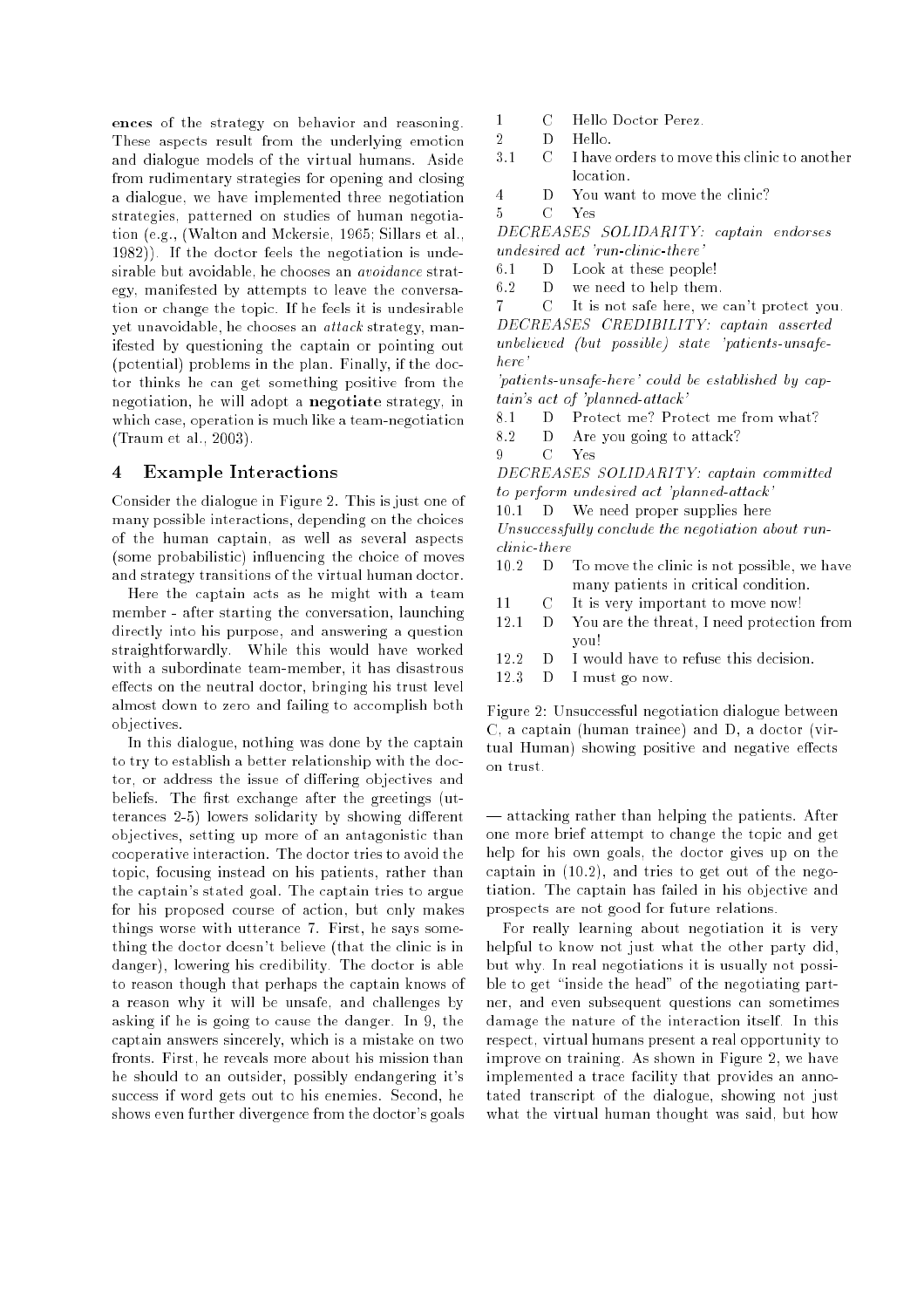|                                                          | С                                                                                                                     | Hello Doctor Perez.                                                                                          |
|----------------------------------------------------------|-----------------------------------------------------------------------------------------------------------------------|--------------------------------------------------------------------------------------------------------------|
|                                                          | D                                                                                                                     | Hello.                                                                                                       |
|                                                          |                                                                                                                       | Very nice to meet you! [+FAMILIARITY]                                                                        |
|                                                          |                                                                                                                       | What do you want?                                                                                            |
|                                                          |                                                                                                                       | I have orders to assist you in moving this<br>clinic to a safer location.                                    |
|                                                          |                                                                                                                       | You want to move the clinic?                                                                                 |
|                                                          |                                                                                                                       | Yes [-SOLIDARITY]                                                                                            |
|                                                          |                                                                                                                       | shift: Avoid negotiating about move                                                                          |
|                                                          | D                                                                                                                     | This conflict is madness, it is killing people!                                                              |
| 8.2                                                      | D                                                                                                                     | We need proper supplies here!                                                                                |
|                                                          | С                                                                                                                     | It is not safe here we can't protect you.<br>[ <i>CREDBILITY</i> ]                                           |
| 10.1                                                     | D                                                                                                                     | Protect me? Protect me from what?                                                                            |
| $10.2\,$                                                 | D                                                                                                                     | Are you going to attack?                                                                                     |
| 11                                                       | С                                                                                                                     | I can not disclose more information but it will                                                              |
|                                                          |                                                                                                                       | be a problem to stay here.                                                                                   |
| 12                                                       | D                                                                                                                     | You are the problem your bombs are killing                                                                   |
|                                                          |                                                                                                                       | these people!                                                                                                |
|                                                          |                                                                                                                       | Sir, we are trying to help these people too.<br>$[$ -CONTROL +SOLIDARITY]                                    |
| shift: Disrupt negotiation about move<br>Strategy        |                                                                                                                       |                                                                                                              |
|                                                          |                                                                                                                       | The patients are here,                                                                                       |
|                                                          |                                                                                                                       | to move the clinic is not possible we have                                                                   |
|                                                          |                                                                                                                       | many patients in critical condition.                                                                         |
|                                                          |                                                                                                                       | We can move you to a safer location.                                                                         |
|                                                          |                                                                                                                       | I can't move all these patients.                                                                             |
|                                                          |                                                                                                                       | We can organize the transportation and assist<br>you with the moving. [+SOLIDARITY]                          |
|                                                          |                                                                                                                       | I can't move all these patients.                                                                             |
|                                                          |                                                                                                                       | We can have locals move you.<br>$[+SOLIDARITY]$                                                              |
|                                                          |                                                                                                                       | There are no supplies there.                                                                                 |
|                                                          | С                                                                                                                     | We can provide you with the supplies you                                                                     |
|                                                          |                                                                                                                       | need to help your patients. [+SOLIDARITY]                                                                    |
| <b>Strategy</b><br>shift: Willingly negotiate about move |                                                                                                                       |                                                                                                              |
| $^{22.1}$                                                | D                                                                                                                     | I think I understand what you say.                                                                           |
| $^{22.2}$                                                | D                                                                                                                     | Well perhaps we can reach an agreement,                                                                      |
| 22.3                                                     | D                                                                                                                     | but before we can think about moving, we                                                                     |
|                                                          |                                                                                                                       | need you to bring antibiotics and plasma to                                                                  |
|                                                          |                                                                                                                       | stabilize the patients.                                                                                      |
|                                                          |                                                                                                                       | $[ + INTERDEPENDENCE]$                                                                                       |
|                                                          |                                                                                                                       | We can do that! [+SOLIDARITY]                                                                                |
|                                                          |                                                                                                                       | Well,                                                                                                        |
|                                                          |                                                                                                                       | Very well captain contact my assistant to<br>make further arrangements.                                      |
|                                                          |                                                                                                                       | I'll see to it personally. $[+SOLIDARITY]$                                                                   |
|                                                          |                                                                                                                       | I understand your position.                                                                                  |
|                                                          |                                                                                                                       | My patients need my attention now.                                                                           |
|                                                          | С                                                                                                                     | Thank you Doctor!                                                                                            |
| 28.1                                                     | D                                                                                                                     | $Well, \ldots$                                                                                               |
| 28.2                                                     | D                                                                                                                     | I must go now                                                                                                |
| 29                                                       | С                                                                                                                     | Goodbye.                                                                                                     |
| 30                                                       | D                                                                                                                     | Good bye.                                                                                                    |
|                                                          | 8.1<br>13<br>14.1<br>14.2<br>15<br>16<br>17<br>18<br>19<br>20<br>21<br>23<br>24.1<br>24.2<br>25<br>26.1<br>26.2<br>27 | С<br>D<br>С<br>D<br>С<br>Strategy<br>С<br>D<br>D<br>С<br>D<br>С<br>D<br>С<br>D<br>С<br>D<br>D<br>С<br>D<br>D |

Figure 3: Example negotiation dialogue between C, a captain (human trainee) and D, a doctor (virtual Human), showing strategy shifts and positive and negative effects on trust.

it influenced his trust, beliefs, and strategy choice. This tool can be used in an "after action review"  $(AAR)$  to look in detail at the specific effects the trainee's negotiation tactics had. Here we can see the reasons for decreases in credibility and solidarity as effects of the commitments the captain makes in relation to desires and beliefs of the doctor.

Figure 3 shows a more successful interaction, where the captain tries to build bonds as well as acomplish his task. While the aptain's behavior in this dialogue is not perfe
t either (the 
aptain might have been better served spending more time up front establishing familiarity and solidarity and perhaps addressing the doctor's concerns first), it is a big improvement over the dialogue in Figure 2. Here the greetings in turn 3 add some familiarity, and the evasion in turn 11 does not do as mu
h damage as the blanket statement of acting against the doctor's interest in the previous dialogue. Things are still not going very well, though, until the aptain establishes some ommon goals with turn 13. With slightly higher trust, the doctor does not break off negotiation at this point, but rather raises a series of objections. By addressing each of the doctor's on
erns: safety of patients, la
k of supplies, la
k of transport, and neutrality, the 
aptain is able to bring him around to the point where the move is not an absolute negative, but is worthy of consideration, as part of a team plan. Finally, the two participants rea
h an agreement in
luding giving needed supplies as part of the conditions of moving the clinic.

We can see several distinct phases of the dialogue in Figure 3, relating to different negotiation strategies. The initial segment (turns 1-7 ) in
ludes initial greetings and establishing the topic for the conversation - the captain wants to move the clinic. In turns 8-12, the doctor engages in an *avoidance* strategy, trying to avoid this topic by bringing up other issues, su
h as his need for supplies, and the general problems of conflict. In turns 14-20, the doctor has adopted an *attack* strategy, and points out problems with the proposed move. In turns 22-25, the doctor adopts a more open negotiation strategy, and an a
tual bargain is stru
k. Finally, turns 26-30 show a 
losing phase in whi
h the do
tor disengages from the 
onversation, while the 
aptain tries to establish good relations for future intera
tion. Appli
ation of these strategies influences not just the choice of dialogue move, but the whole body posture of the doctor and use of gestures and expressions as well. For example, when the doctor is feeling more distant and less trusting, he adopts a 
losed posture (Figure 1). When he is more trusting and open to negotiation, the posture be
omes more relaxed (Figure 4).